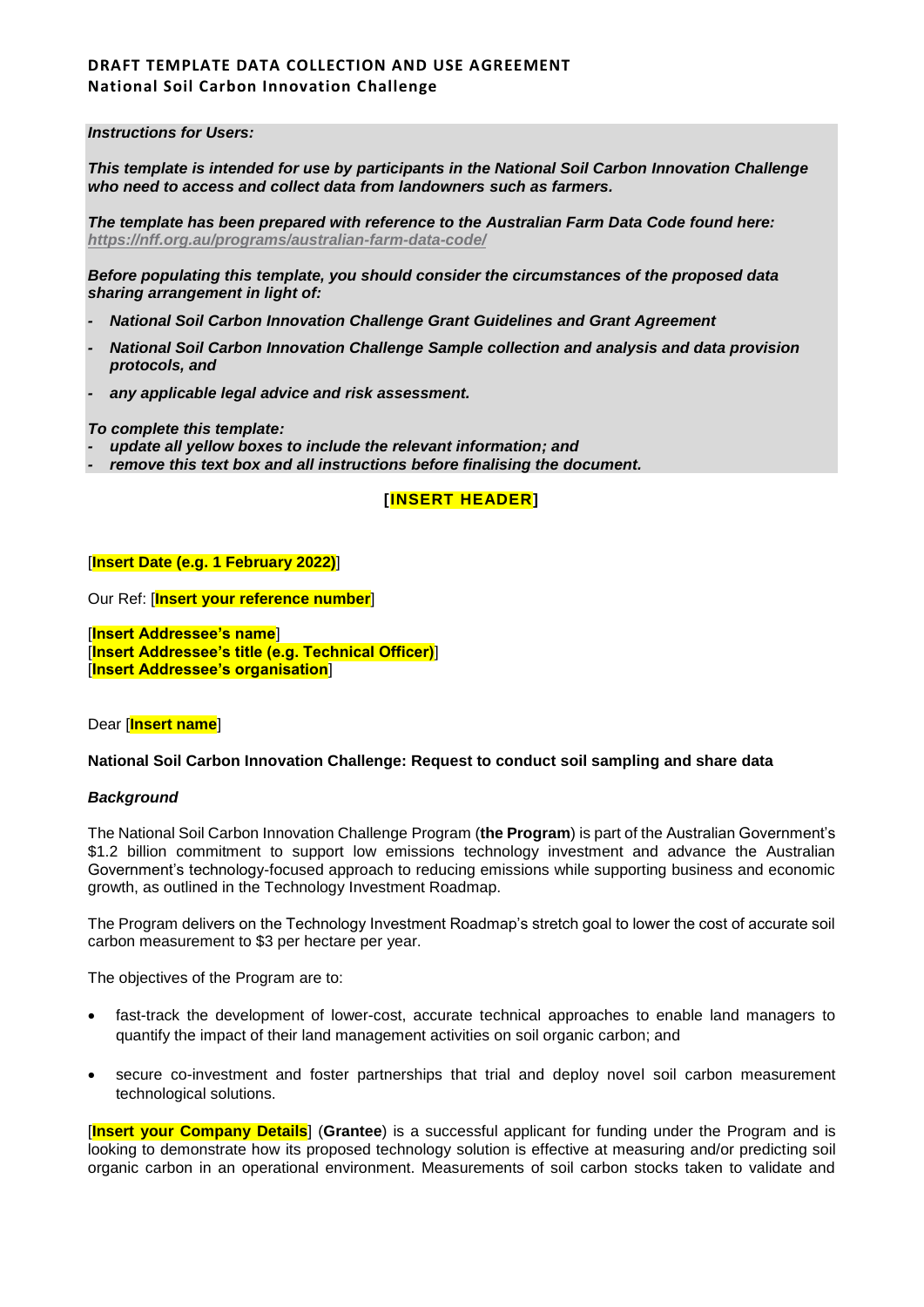determine the accuracy of the technologies will be provided to the Department and/or included in a national soils database.

The Grantee's project is [**Insert details about your Project that was approved as part of the Program here**] (**Project**)

As a successful applicant under the Program, the Grantee must make research data and reports publicly available and/or provide them to the Government and any nominated third party, in order to improve knowledge and approaches to quantifying soil carbon under different management practices.

## *Request*

You are receiving this letter as the Grantee is seeking your permission and agreement (**Request**) to:

- have access to your property, in order to take soil samples and collect data for the Project [**Delete this point if it is not applicable**];
- participate in surveys related to the sampling of the Site, including surveys about the land management practices which have occurred at the Site [**Delete this point if it is not applicable**];
- **[Insert any other requests you are making of the relevant landowner/ data holder**]; and
- the sharing of data from and relating to the soil samples and responses associated with the above.

## *What will we do with the information?*

A description of the information and data that we will collect, who may receive that information and what information may or may not be made publicly available is outlined in Attachment A (Important Privacy Information) to this letter. The Grantee and the Department will securely store all information in accordance with our legal obligations.

#### Additionally:

- **[if applicable, state here whether you will provide a report or otherwise communicate the details of the soil information and data analysed to participating land managers]**
- if requested, and reasonably possible, the Grantee will provide to you a copy of our findings in either a processed or unprocessed form (depending on what is reasonable), for your own personal use; and
- collection, use and disclosure of all information would be done in accordance with the requirements of the *Privacy Act 1988* (Cth).

For any data collected, we will take all reasonable and prudent steps, in line with industry best practice, to ensure that such data is protected. We will alert you if we determine that there has been an attempt to gain unauthorised access to, or to damage, your data.

If you agree to the Request, we ask that you complete the acknowledgement form and email it to the Grantee at [**insert email address**]. We would be grateful if you could do this by [**insert date prior to anticipated date of data collection**].

## *Ownership of the information*

To the extent that you own any intellectual property rights in the information and data listed in Attachment A (Important Privacy Information), you:

will retain those rights; and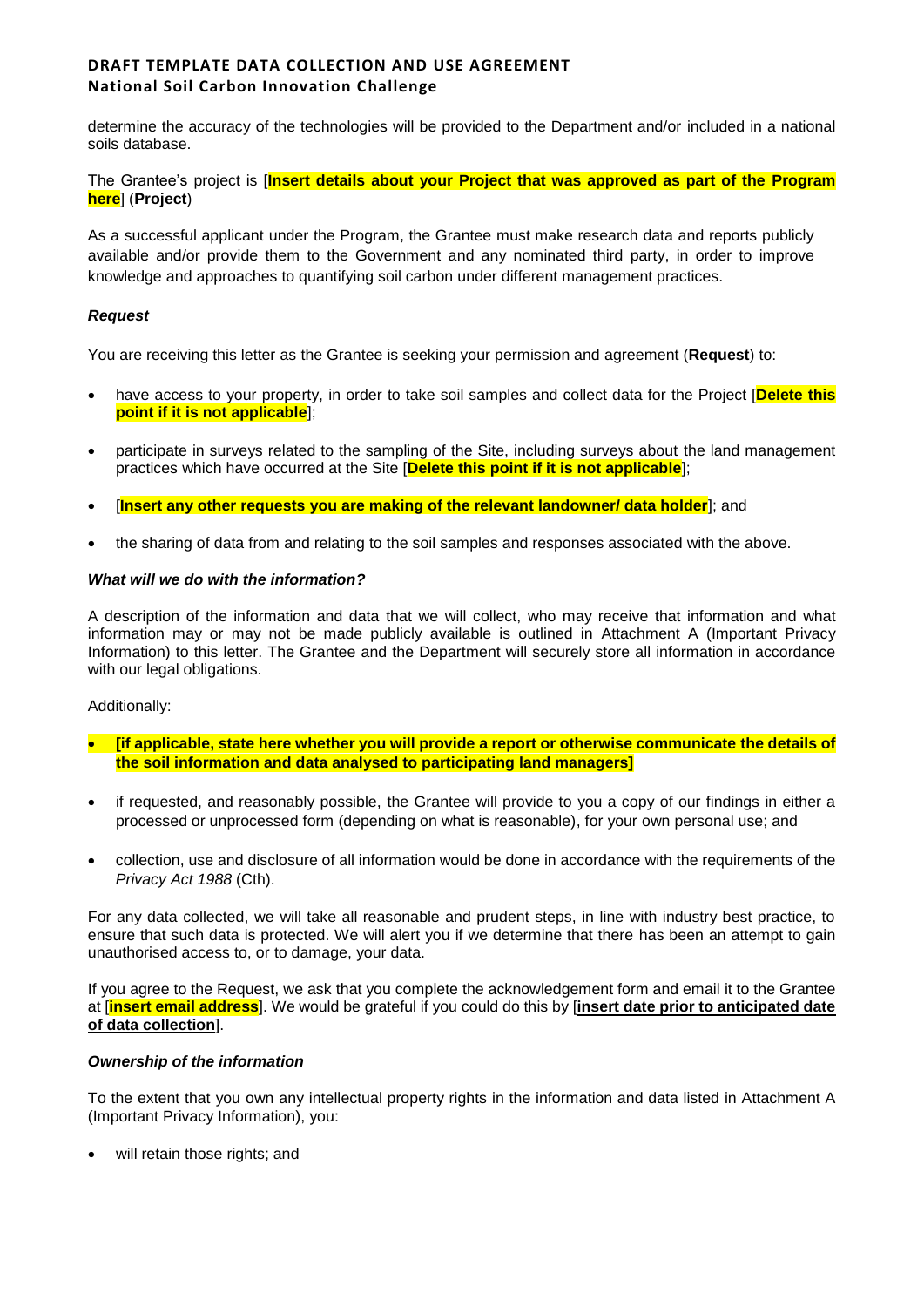by agreeing to the Request, grant, to the Commonwealth of Australia as represented by the Department of Industry, Science, Energy and Resources (**Department**) and the Grantee, an irrevocable, worldwide licence (including a right to sublicense) to use, publish, modify, access, communicate, exploit and commercialise the information and data listed in Attachment A (Important Privacy Information) for the purposes listed in Attachment A (Important Privacy Information).

Please contact [**insert email address**] if you would like any further information. Thank you in advance for your assistance.

Kind regards

**[Insert your name]**

**[Insert your title]**

## **Attachment A – Important Privacy Information**

### *Definitions*

In this Attachment A (Important Privacy Information) we use the following defined terms:

- **Department:** means the Commonwealth of Australia, as represented by the Department of Industry, Science, Energy and Resources (or any successor Department of the Commonwealth that is responsible for the Program);
- **Project**: means [**Insert details about your Project that was approved as part of the Program here**];
- **Program**: means the National Soil Carbon Innovation Challenge Program;
- **Request**: means your permission and agreement to:
	- o access your property, to take soil samples and collect data for our Project [**Delete this point if it is not applicable**];
	- $\circ$  participate in surveys related to the sampling of the Site, including surveys about your land management practices [**Delete this point if it is not applicable**];
	- o [**Insert any other requests you are making of the relevant landowner/ data holder**]; and
	- o share the data from the soil samples and responses associated with the above; and
- **Grantee** means [**Insert your Company Details**].

#### *Privacy Statements and Privacy Policies*

Your personal information is protected by the *Privacy Act 1988* (Cth) and the Grantee will handle your information in accordance with this Act.

Your personal information, including your name, contact details, property location, and other information related to the Request, are being collected to conduct the Project as part of the Program and related scientific research.

If we do not collect your personal information, you will not be able to participate in the Project.

We may disclose your information to third parties, including the Department, for the purposes outlined above. The Department may also disclose your information for the purposes outlined above. However, the Grantee will not disclose your personal information to an overseas recipient.

If you disclose personal information to us on behalf of another individual, such as the name of another person associated with the property, you must ensure that you have the consent of that person to provide their information to us, for the purposes outlined above.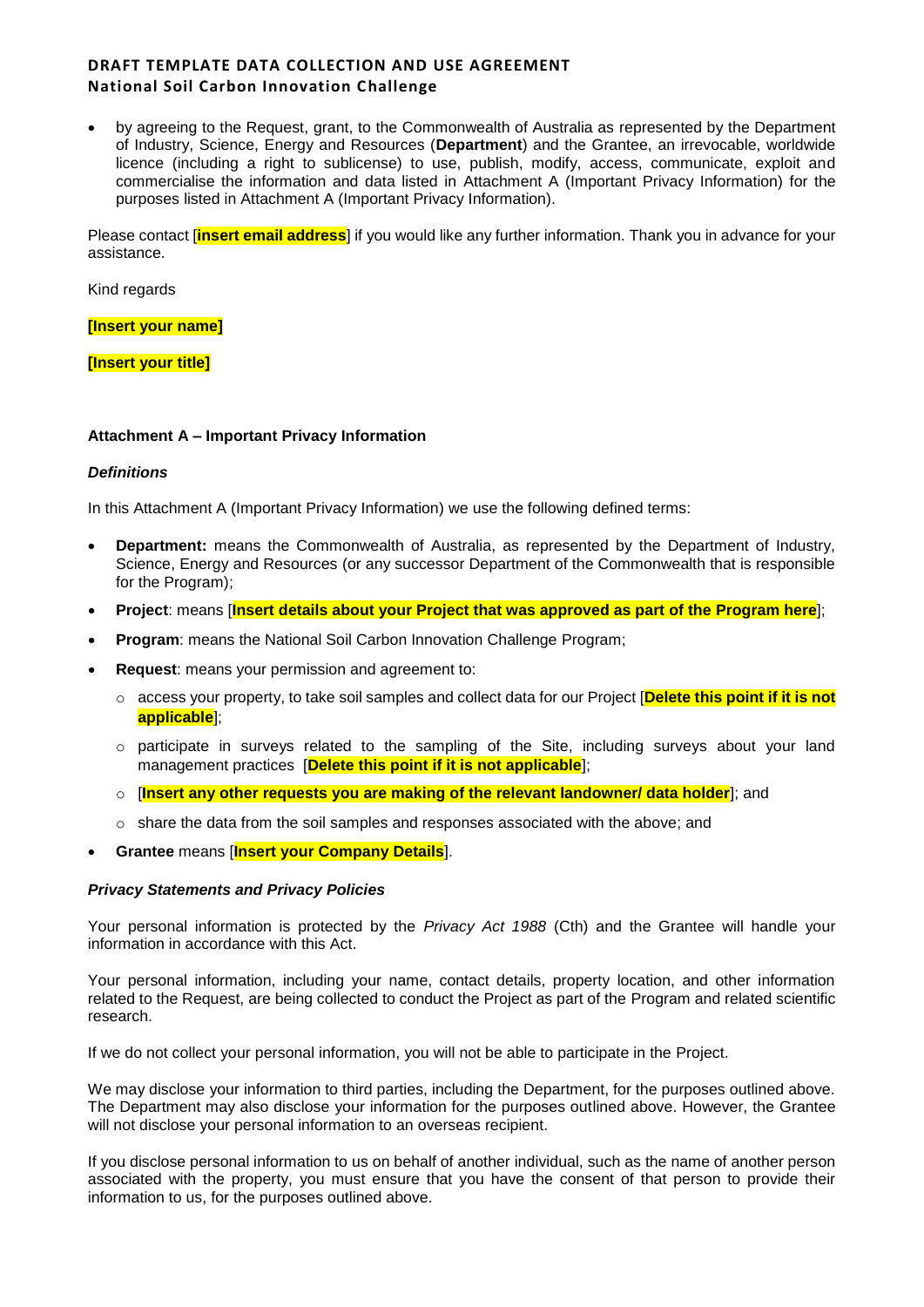## [**Delete the following if not applicable:**

### *Grantee's Privacy Policy*

The Grantee's Privacy Policy, available at [**Insert Privacy Policy**], outlines how your personal information will be handled, including details about how you can seek access or correction of the personal information that the Grantee holds about you, how you can lodge a complaint about a breach of the Australian Privacy Principles (**APPs**), and how the Grantee will deal with the complaint.]

#### *Department Privacy Policy*

For information about how the Department handles personal information, please refer to the Department's Privacy Policy available at: *[https://www.industry.gov.au/data-and-publications/privacy-policy.](https://www.industry.gov.au/data-and-publications/privacy-policy)*

#### *Where will results be published?*

Results from the Project will be:

- provided to the Department to be included in a repository or portal which will be made available to the public for the purposes of the Program.
- [**Please include any further details about what you will do with the data. Some examples are provided below]**
- de-identified and published/presented in a final publicly available report, a repository or portal which will be made available to the public, scientific journals, research publications, press releases, online articles and conference presentations.

#### *What you should know*

Before giving consent, you should know that you may be re-identified from the information contained within the final publications, such as from the location coordinates of where the Grantee took the soil sample (if any) or other geo-referencing information associated with the data. Further, results from the soil samples may indicate that certain land management practices have had a positive or negative impact, based on the samples collected, which could bring with it commercial or other risks.

#### *How you can remove your data from publication*

Please contact [**[insert](mailto:Hannah.Jenkins@agriculture.gov.au) email address**] should you require us to remove any data you provided to our Project through this Request.

### *Information we collect, whether it is published and who may access it*

The below tables further outline what information will or will not be made publicly available and which parties may have access to the information.

#### **Table 1: Information/Data which will not be made Publicly Available**

| [Insert details as applicable. We have provided some examples.] |  |
|-----------------------------------------------------------------|--|
| Personal Contact Details.                                       |  |
| Telephone number or email addresses.                            |  |
| Names of the people associated with the property address.       |  |
|                                                                 |  |

### **Table 2: Information/Data which will be Publicly Available**

**Information**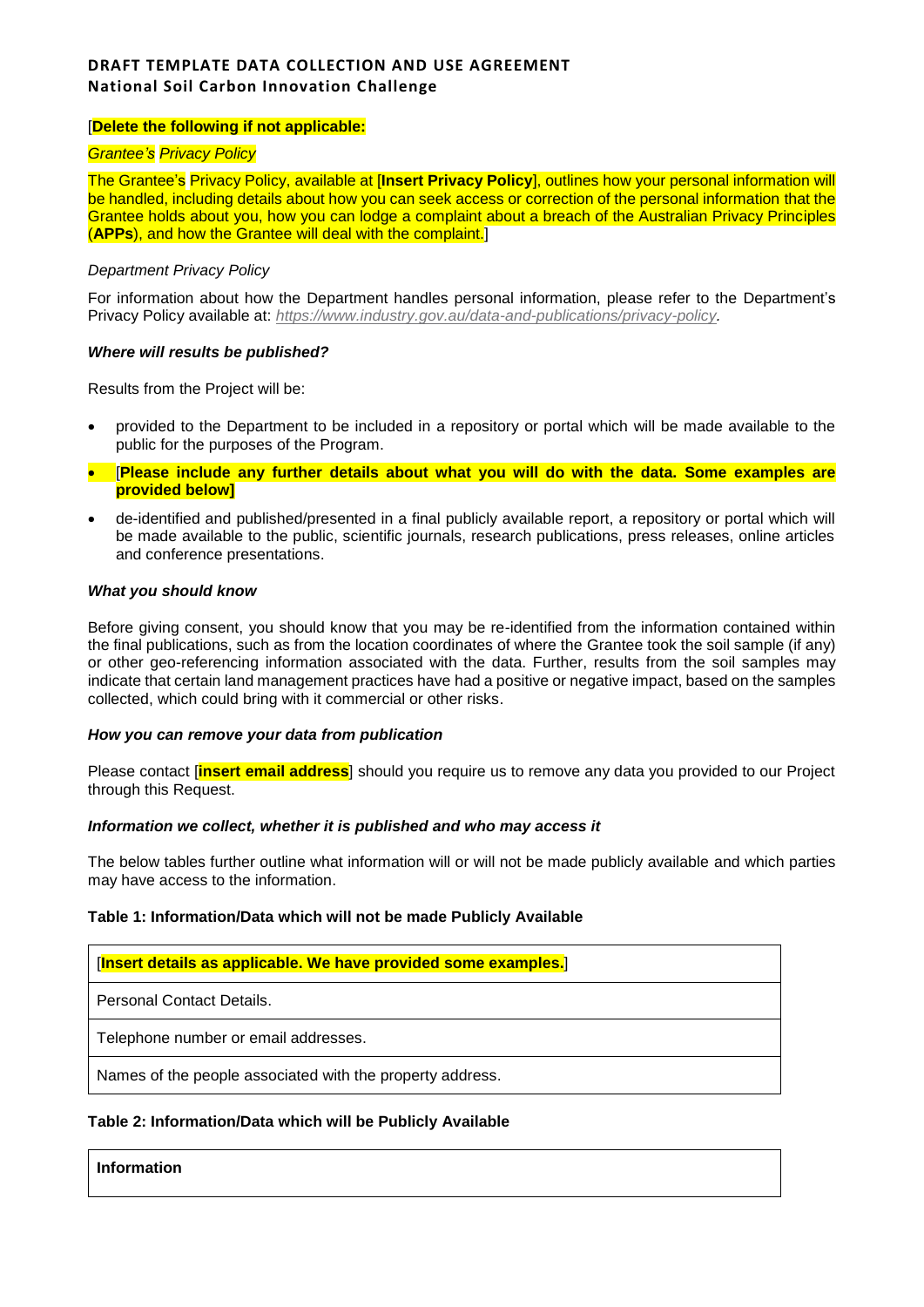[**Insert details as applicable. We have provided some examples. You should list all information and Data which will be publicly available. This should include all information you must provide to the Department as part of the Program.**]

Geo-referenced locations including longitude and latitude of where the soil samples were taken.

Bulk Density, Moisture content, Gravel content determined from the samples.

Stocks of total soil organic carbon (SOC) (within 0-0.30 m) determined from the samples.

[**e.g., if applicable,** Land management data (crop/pasture grown and tillage and stubble management)].

# **Table 3: Who will receive or have access to the information**

| Party                                 | What information will they receive or have access to? |
|---------------------------------------|-------------------------------------------------------|
| The Grantee                           | All information listed in Tables 1 and 2.             |
| The Department                        | All information listed in Tables 1 and 2.             |
| General public and Grantees           | All information listed in Table 2.                    |
| [Insert other parties as applicable.] |                                                       |

### **Consent Form**

, <<Title>> <<First name>> <<Last name>>, being duly authorised to do so, give permission for site sampling to be conducted at the following location *[insert specific address/site location/property* location/other].



I agree to the collection, use and disclosure of my personal information in the ways described in Attachment A (Important Privacy Information).



I confirm that I will only provide the personal information of other people if those people have expressly consented to the collection, use and disclosure of their personal information in the ways described in Attachment A (Important Privacy Information).



I have read and understand what data and information will or will not be made publicly available as set out in Table 1.

I further agree that the latitude and longitude coordinates of the locations on my property from which soil samples were collected may be made publicly available in conjunction with data generated from the Request, as listed in Table 2.

I grant the Department and the Grantee an irrevocable, worldwide licence (including a right to sublicense) to use, publish, modify, access, communicate, exploit and commercialise the information and data listed in Attachment A (Important Privacy Information) for the purposes listed in Attachment A (Important Privacy Information) including being used as part of the Project and the Program.

Signed: \_\_\_\_\_\_\_\_\_\_\_\_\_\_\_\_\_\_\_\_\_\_\_\_

Date:  $\Box$